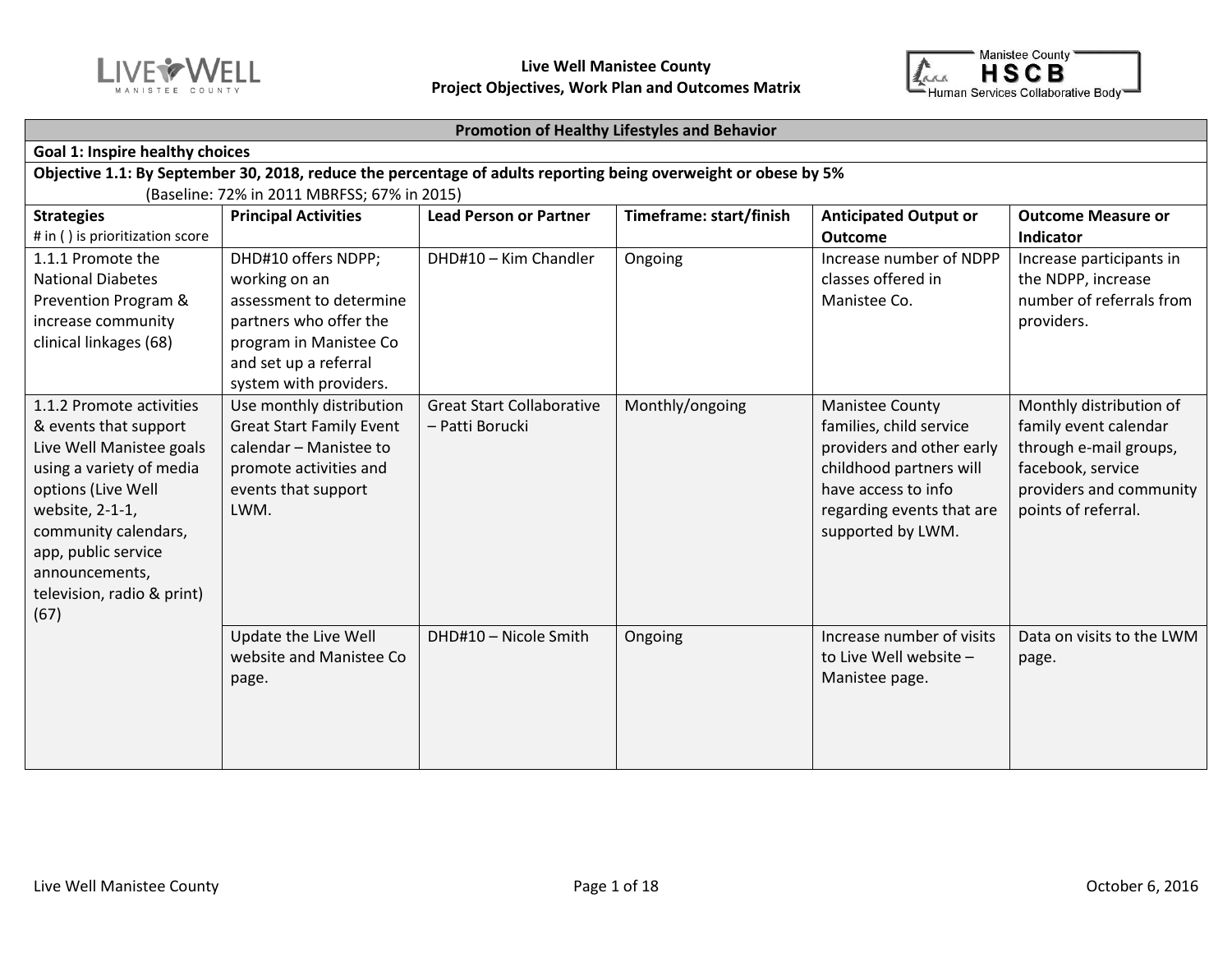



|                                                                                                                                         | Posting to HSCB google<br>group.               | Sharron Lemmer, HSCB<br>Coordinator | Ongoing              | News about activities and<br>events reach a broad<br>audience (currently 240<br>on google group). | When possible, survey<br>attendees of activities<br>and events to see how<br>they learned about the<br>event.            |
|-----------------------------------------------------------------------------------------------------------------------------------------|------------------------------------------------|-------------------------------------|----------------------|---------------------------------------------------------------------------------------------------|--------------------------------------------------------------------------------------------------------------------------|
| 1.1.3 Sponsor community<br>& workplace health<br>challenges, including<br>technical expertise to<br>implement wellness<br>policies (63) | <b>Better Health Better</b><br><b>Business</b> | DHD#10 - Carlene<br>Marable         | July 2016/March 2017 | Increase businesses<br>offering worksite<br>wellness programming.                                 | Number of businesses<br>participating in the<br>program, number of PSE<br>changes, number of<br>employees participating. |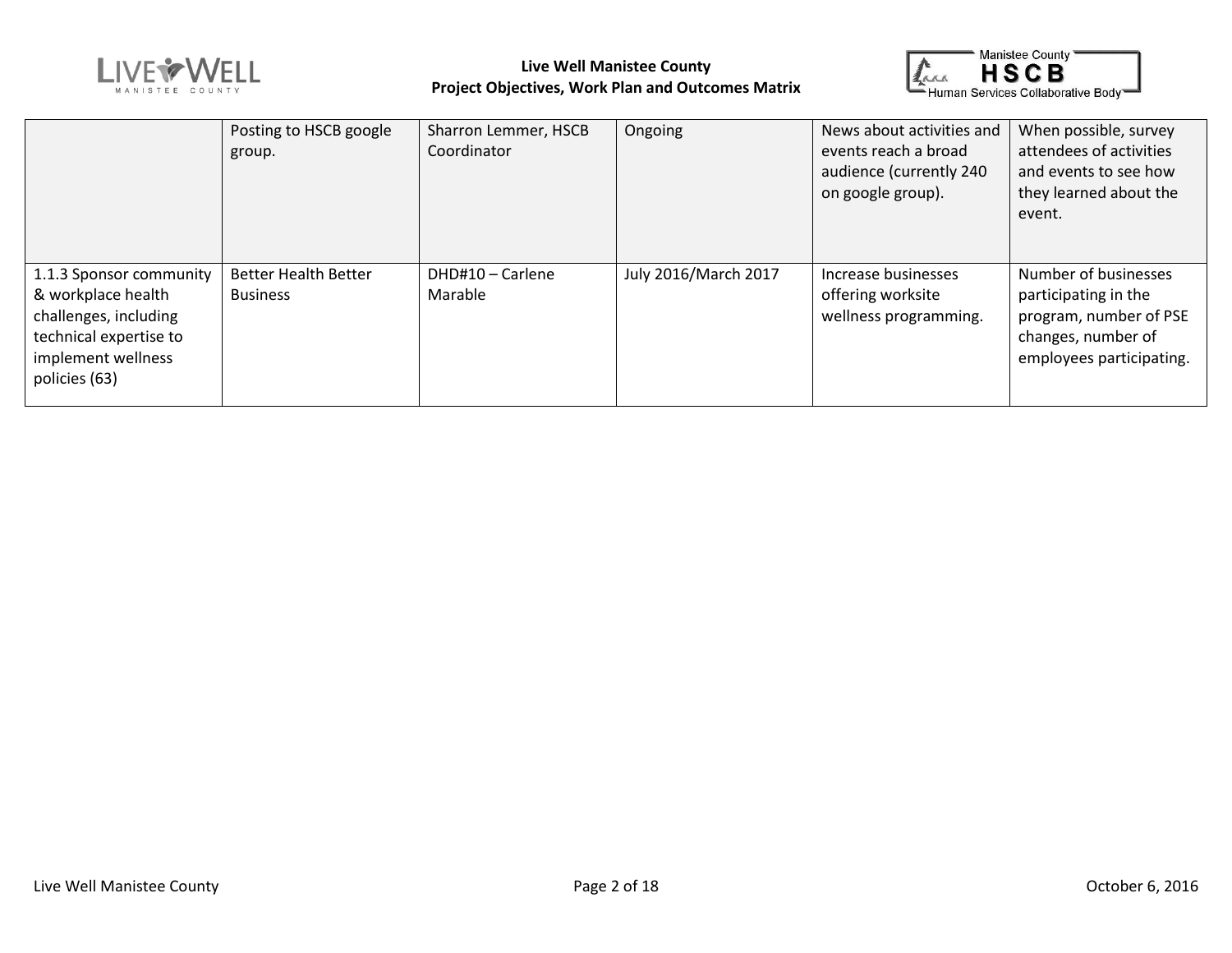



| Objective 1.1: By September 30, 2018, reduce the percentage of adults reporting being overweight or obese by 5%                                               |                                                |                               |                         |                                                                   |                                                                                                                          |  |  |  |
|---------------------------------------------------------------------------------------------------------------------------------------------------------------|------------------------------------------------|-------------------------------|-------------------------|-------------------------------------------------------------------|--------------------------------------------------------------------------------------------------------------------------|--|--|--|
| (contd.)<br>(Baseline: 72% in 2011 MBRFSS; 67% in 2015)                                                                                                       |                                                |                               |                         |                                                                   |                                                                                                                          |  |  |  |
| <b>Strategies</b><br># in () is prioritization score                                                                                                          | <b>Principal Activities</b>                    | <b>Lead Person or Partner</b> | Timeframe: start/finish | <b>Anticipated Output or</b><br><b>Outcome</b>                    | <b>Outcome Measure or</b><br>Indicator                                                                                   |  |  |  |
| 1.1.4 Assist groups,<br>businesses, institutions,<br>organizations in<br>developing healthy food<br>& vending policies (48)                                   | <b>Better Health Better</b><br><b>Business</b> | DHD#10 - Carlene<br>Marable   | July 2016/March 2017    | Increase businesses<br>offering worksite<br>wellness programming. | Number of businesses<br>participating in the<br>program, number of PSE<br>changes, number of<br>employees participating. |  |  |  |
| 1.1.5 Remove cost & time<br>barriers to making<br>healthy choices<br>(incentive program such<br>as Fit Bit for all, mini-<br>grants for free classes)<br>(47) |                                                |                               |                         |                                                                   |                                                                                                                          |  |  |  |
| 1.1.6 Educate/share<br>information & best<br>practices from<br>conferences & local<br>experts (43)                                                            |                                                |                               |                         |                                                                   |                                                                                                                          |  |  |  |
| 1.1.7 Offer stress<br>management (43)                                                                                                                         |                                                |                               |                         |                                                                   |                                                                                                                          |  |  |  |
| 1.1.8 Increase<br>breastfeeding support in<br>community, i.e.<br>breastfeeding-friendly<br>businesses, medical<br>practices & workplaces<br>(41)              |                                                |                               |                         |                                                                   |                                                                                                                          |  |  |  |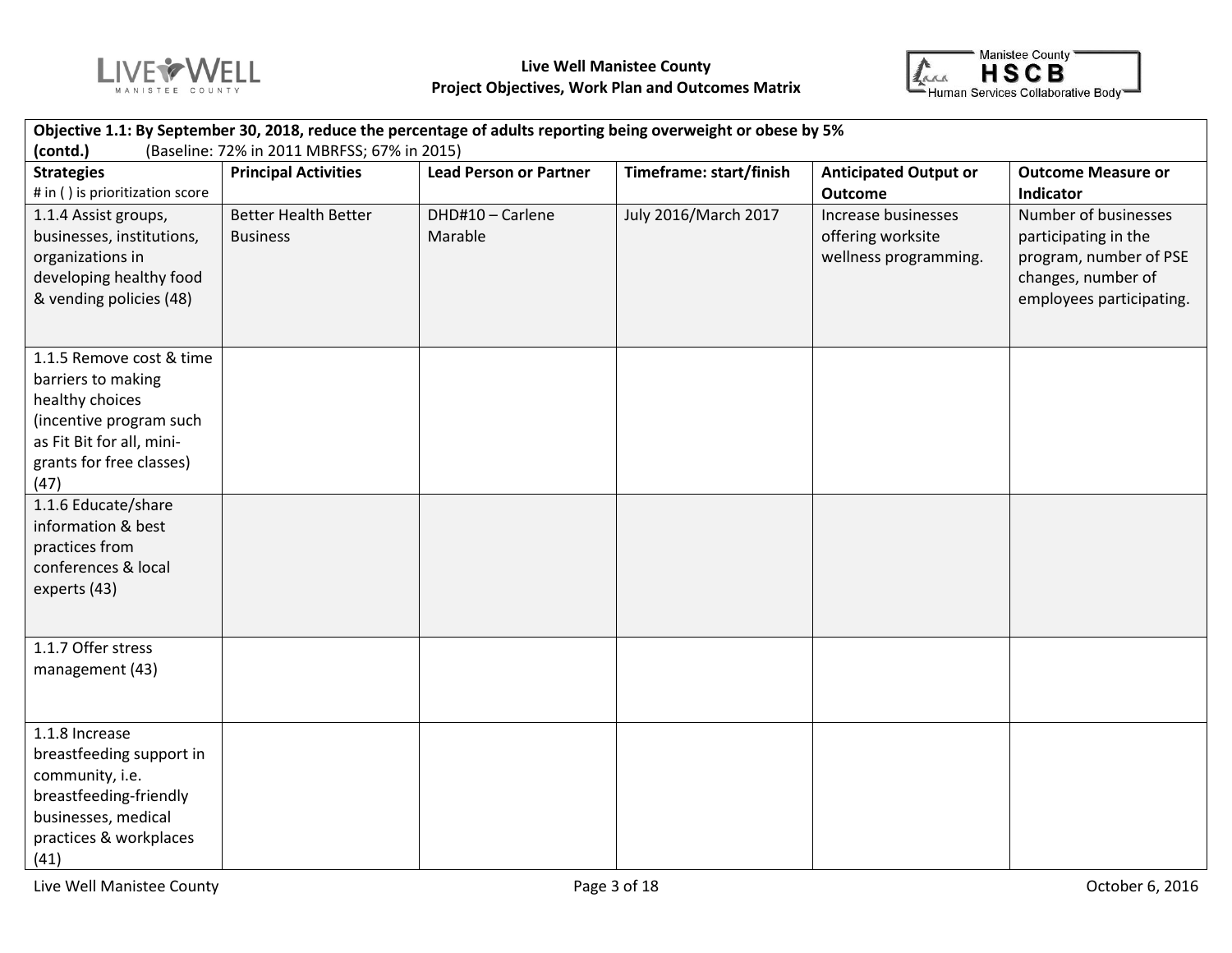



| <b>Strategies</b>               | <b>Principal Activities</b> | <b>Lead Person or Partner</b> | Timeframe: start/finish | <b>Anticipated Output or</b> | <b>Outcome Measure or</b> |
|---------------------------------|-----------------------------|-------------------------------|-------------------------|------------------------------|---------------------------|
| # in () is prioritization score |                             |                               |                         | <b>Outcome</b>               | <b>Indicator</b>          |
| 1.1.9 Promote the               |                             |                               |                         |                              |                           |
| American Academy of             |                             |                               |                         |                              |                           |
| Pediatrics                      |                             |                               |                         |                              |                           |
| recommendation that             |                             |                               |                         |                              |                           |
| middle & high schools           |                             |                               |                         |                              |                           |
| start no earlier than 8:30      |                             |                               |                         |                              |                           |
| a.m. (33)                       |                             |                               |                         |                              |                           |
| 1.1.10 Adopt guidelines         |                             |                               |                         |                              |                           |
| for healthy food &              |                             |                               |                         |                              |                           |
| beverage choices at             |                             |                               |                         |                              |                           |
| meetings; promote to            |                             |                               |                         |                              |                           |
| other organizations &           |                             |                               |                         |                              |                           |
| coalitions (27)                 |                             |                               |                         |                              |                           |
|                                 |                             |                               |                         |                              |                           |
| 1.1.11 Assess body mass         |                             |                               |                         |                              |                           |
| index (BMI) at primary          |                             |                               |                         |                              |                           |
| care visits; increase           |                             |                               |                         |                              |                           |
| primary care provider's         |                             |                               |                         |                              |                           |
| effectiveness in                |                             |                               |                         |                              |                           |
| addressing BMI (15)             |                             |                               |                         |                              |                           |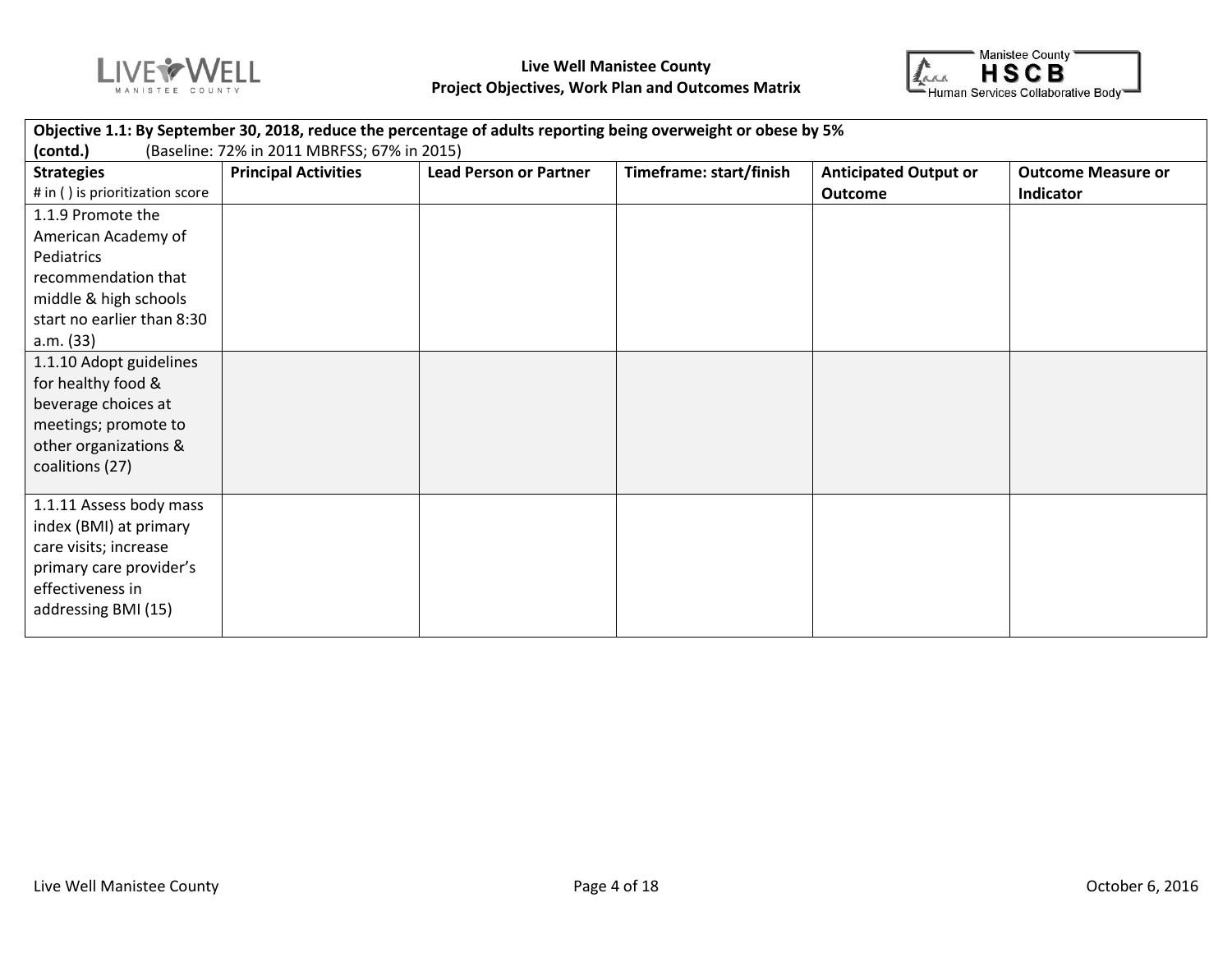



#### **Promotion of Healthy Lifestyles and Behavior**

#### **Goal 1: Inspire healthy choices Objective 1.2: By September 30, 2018, decrease the percentage of adults who report engaging in no leisure time physical activity by 5%**  (Baseline: 33% in 2011 MBRFSS; 24% in 2015) **Strategies** # in ( ) is prioritization score **Principal Activities Lead Person or Partner** Timeframe: start/finish Anticipated Output or **Outcome Outcome Measure or Indicator** 1.2.1 Increase opportunity for physical activity in schools, i.e. recess before lunch, movement breaks during class, 20/20 program (20 min. for 20 days), musical movement classes (51) 1.2.2 Focus on built environments that promote leisure time physical activity (complete streets policy, bike paths, route maps, parks & rec plan) (49) Participate and serve on leadership teams which will shape policies for non-motorized transportation, develop routes, educate residents and visitors on the benefits of pathways, and seek grants for implementation of pathways. Manistee County Planning Department c/o Rob Carson; Alliance for Economic Success c/o Tamara Buswinka October 2016 – October 2021 (Life of the 5-Year Park and Recreation Plan) Development of nonmotorized pathways in Manistee County. Success in receiving grant funds and establishment of sections of new nonmotorized trails miles by 2018. Sophia Street Community Garden improvement of garden beds. Sharron Lemmer, volunteer, Manistee Community Kitchen Sept 2016 – May 2017  $\parallel$  Build 42 raised beds that will increase planting surface by 28% = more gardeners. Successful completion of build.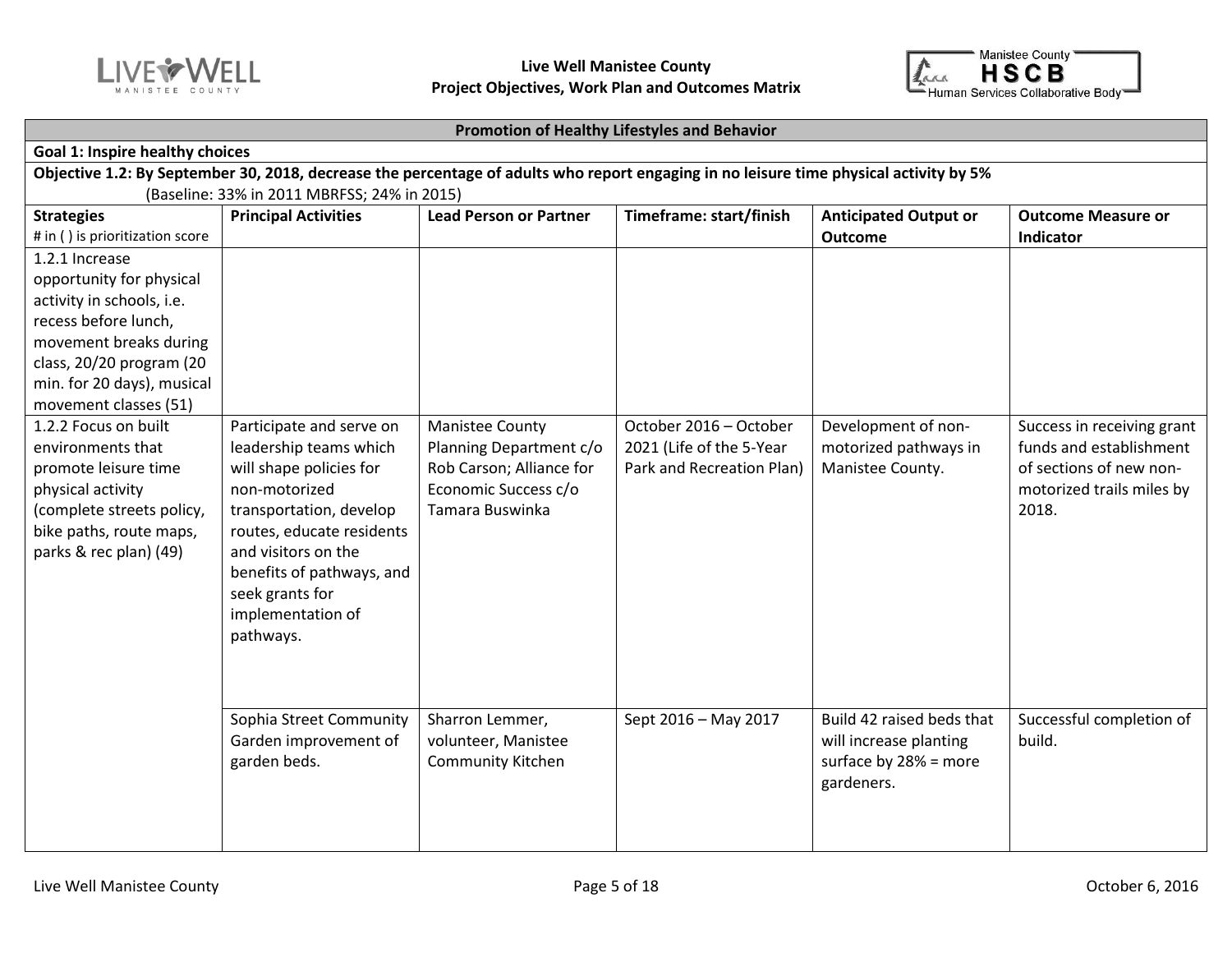



| 1.2.3 Partner with local | Participate and serve on   | Local unit elected and   | October 2016 - October    | Support for the         | Community support for      |
|--------------------------|----------------------------|--------------------------|---------------------------|-------------------------|----------------------------|
| governments to develop   | leadership teams which     | appointed officials;     | 2021 (Life of the 5-Year  | establishment of trails | trails through             |
| non-motorized            | will bring together        | <b>Manistee County</b>   | Park and Recreation Plan) | throughout our          | cooperative agreements     |
| transportation plans;    | multiple jurisdictions for | Planning Department c/o  |                           | communities in Manistee | and resolutions as well as |
| promote use, support     | collaborative efforts      | Rob Carson; Alliance for |                           | County.                 | the development of non-    |
| maintenance &            | towards trail              | Economic Success c/o     |                           |                         | motorized pathways.        |
| enhancement of non-      | development. Provide       | Tamara Buswinka          |                           |                         |                            |
| motorized trails &       | educational information    |                          |                           |                         |                            |
| pathways (41)            | to community leaders       |                          |                           |                         |                            |
|                          | and residents on the       |                          |                           |                         |                            |
|                          | benefits of trails for     |                          |                           |                         |                            |
|                          | healthy lifestyles as well |                          |                           |                         |                            |
|                          | as increased economic      |                          |                           |                         |                            |
|                          | activities which would     |                          |                           |                         |                            |
|                          | promote development        |                          |                           |                         |                            |
|                          | and use of non-motorized   |                          |                           |                         |                            |
|                          | pathways.                  |                          |                           |                         |                            |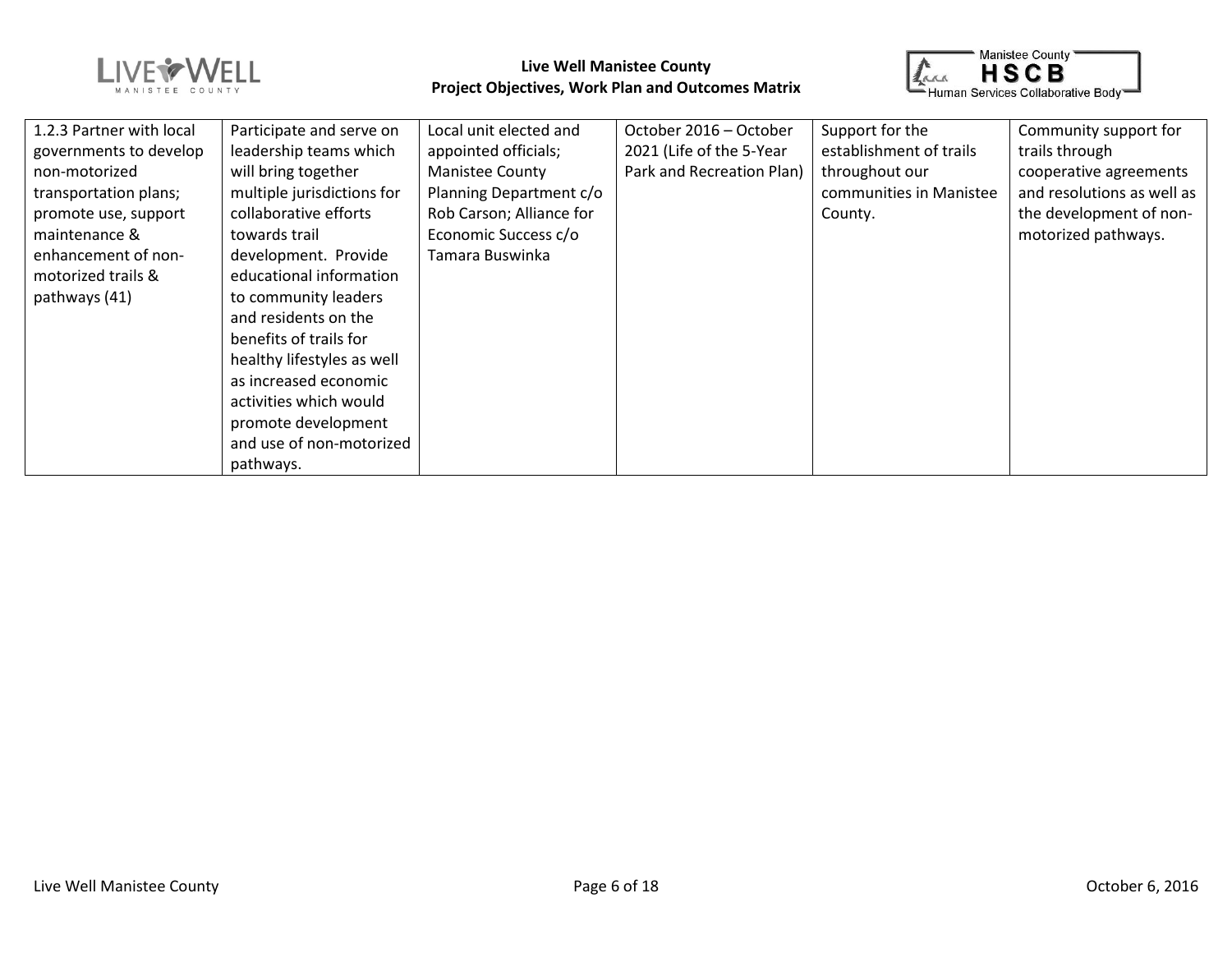



| Objective 1.2: By September 30, 2018, decrease the percentage of adults who report engaging in no leisure time physical activity by 5% |                             |                               |                         |                              |                           |  |  |  |
|----------------------------------------------------------------------------------------------------------------------------------------|-----------------------------|-------------------------------|-------------------------|------------------------------|---------------------------|--|--|--|
| (contd.)<br>(Baseline: 33% in 2011 MBRFSS; 24% in 2015)                                                                                |                             |                               |                         |                              |                           |  |  |  |
| <b>Strategies</b>                                                                                                                      | <b>Principal Activities</b> | <b>Lead Person or Partner</b> | Timeframe: start/finish | <b>Anticipated Output or</b> | <b>Outcome Measure or</b> |  |  |  |
| # in () is prioritization score                                                                                                        |                             |                               |                         | <b>Outcome</b>               | Indicator                 |  |  |  |
| 1.2.4 Partner with                                                                                                                     | Tai-chi classes held in the | Keli Heckel, class            | November 2016 - May     | Continuation of summer       | Number of participants.   |  |  |  |
| schools & agencies to                                                                                                                  | lobby of the Paine          | participant                   | 2017                    | class that is held           |                           |  |  |  |
| allow public to use                                                                                                                    | Aquatic center at MAPS.     |                               |                         | outdoors; 6 participants,    |                           |  |  |  |
| physical fitness facilities                                                                                                            |                             |                               |                         | 3hrs/week.                   |                           |  |  |  |
| (gyms, tracks, pools, etc.)                                                                                                            |                             |                               |                         |                              |                           |  |  |  |
| when not needed for                                                                                                                    |                             |                               |                         |                              |                           |  |  |  |
| programming (39)                                                                                                                       |                             |                               |                         |                              |                           |  |  |  |
| 1.2.5 Assist schools with                                                                                                              |                             |                               |                         |                              |                           |  |  |  |
| establishing walk-to- &                                                                                                                |                             |                               |                         |                              |                           |  |  |  |
| bike-to-school programs                                                                                                                |                             |                               |                         |                              |                           |  |  |  |
| (32)                                                                                                                                   |                             |                               |                         |                              |                           |  |  |  |
| 1.2.6 Implement                                                                                                                        |                             |                               |                         |                              |                           |  |  |  |
| community-wide physical                                                                                                                |                             |                               |                         |                              |                           |  |  |  |
| activity challenges &                                                                                                                  |                             |                               |                         |                              |                           |  |  |  |
| campaigns, i.e. multi-                                                                                                                 |                             |                               |                         |                              |                           |  |  |  |
| generational mentoring                                                                                                                 |                             |                               |                         |                              |                           |  |  |  |
| events, each teaching the                                                                                                              |                             |                               |                         |                              |                           |  |  |  |
| other; Girls-on-the-Run                                                                                                                |                             |                               |                         |                              |                           |  |  |  |
| type program; event for                                                                                                                |                             |                               |                         |                              |                           |  |  |  |
| all ages to sample                                                                                                                     |                             |                               |                         |                              |                           |  |  |  |
| something new (Day of                                                                                                                  |                             |                               |                         |                              |                           |  |  |  |
| Dance, Soccer Saturday,                                                                                                                |                             |                               |                         |                              |                           |  |  |  |
| etc.) (30)<br>1.2.7 Promote virtual                                                                                                    |                             |                               |                         |                              |                           |  |  |  |
|                                                                                                                                        |                             |                               |                         |                              |                           |  |  |  |
| screen time interventions                                                                                                              |                             |                               |                         |                              |                           |  |  |  |
| to encourage kids to<br>spend less time on                                                                                             |                             |                               |                         |                              |                           |  |  |  |
| devices & more time                                                                                                                    |                             |                               |                         |                              |                           |  |  |  |
| outdoors (29)                                                                                                                          |                             |                               |                         |                              |                           |  |  |  |
|                                                                                                                                        |                             |                               |                         |                              |                           |  |  |  |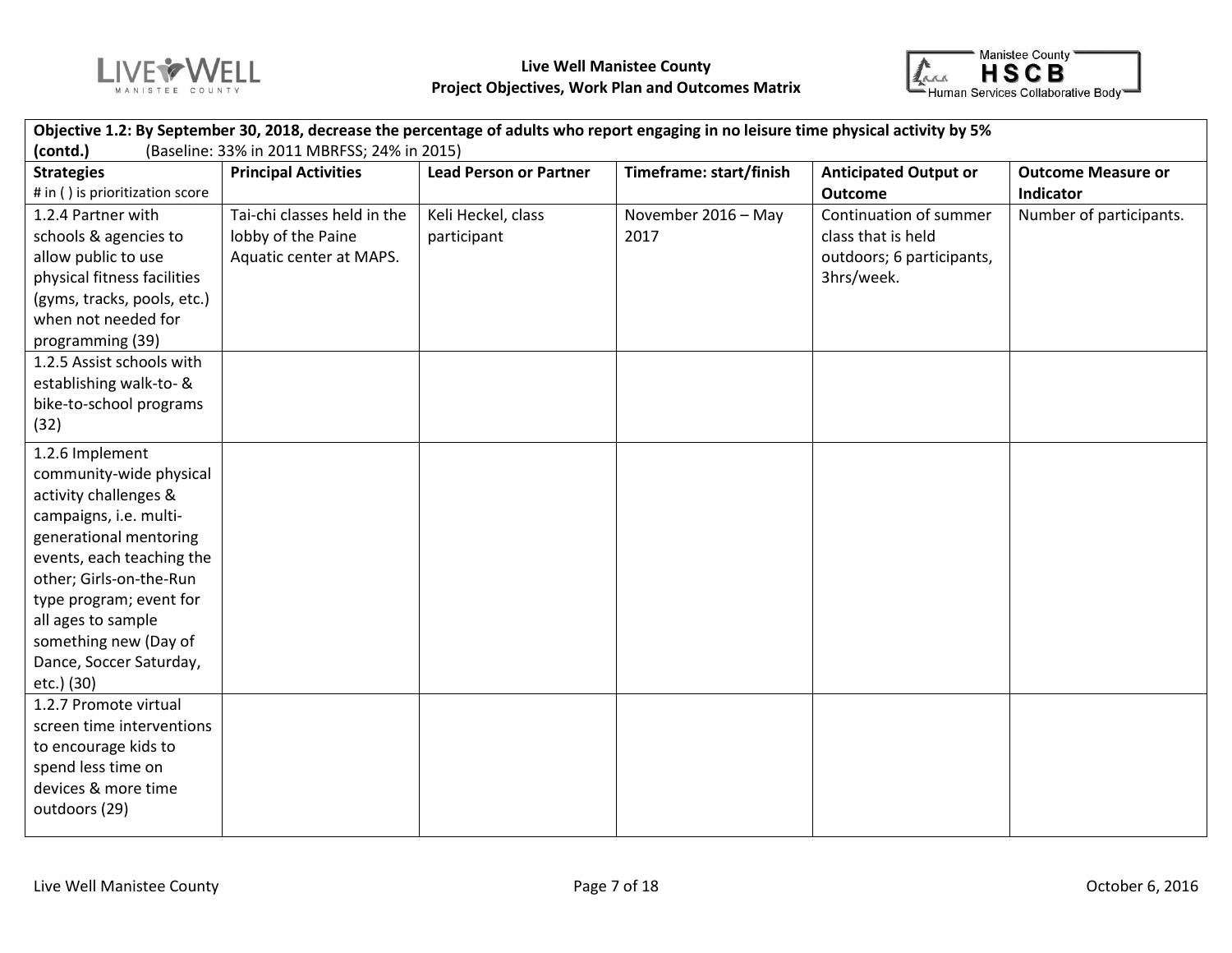



| Objective 1.2: By September 30, 2018, decrease the percentage of adults who report engaging in no leisure time physical activity by 5% |                             |                               |                         |                              |                           |  |  |  |
|----------------------------------------------------------------------------------------------------------------------------------------|-----------------------------|-------------------------------|-------------------------|------------------------------|---------------------------|--|--|--|
| (Baseline: 33% in 2011 MBRFSS; 24% in 2015)<br>(contd.)                                                                                |                             |                               |                         |                              |                           |  |  |  |
| <b>Strategies</b>                                                                                                                      | <b>Principal Activities</b> | <b>Lead Person or Partner</b> | Timeframe: start/finish | <b>Anticipated Output or</b> | <b>Outcome Measure or</b> |  |  |  |
| # in () is prioritization score                                                                                                        |                             |                               |                         | <b>Outcome</b>               | Indicator                 |  |  |  |
| 1.2.8 Encourage                                                                                                                        | <b>Better Health Better</b> | DHD#10 - Carlene              | July 2016/March 2017    | Increase businesses          | Number of businesses      |  |  |  |
| employers to allow                                                                                                                     | <b>Business</b>             | Marable                       |                         | offering worksite            | participating in the      |  |  |  |
| employees to take breaks                                                                                                               |                             |                               |                         | wellness programming.        | program, number of PSE    |  |  |  |
| for leisure time physical                                                                                                              |                             |                               |                         |                              | changes, number of        |  |  |  |
| activity during the work                                                                                                               |                             |                               |                         |                              | employees participating.  |  |  |  |
| day (25)                                                                                                                               |                             |                               |                         |                              |                           |  |  |  |
| 1.2.9 Implement a                                                                                                                      |                             |                               |                         |                              |                           |  |  |  |
| community bike share                                                                                                                   |                             |                               |                         |                              |                           |  |  |  |
| program                                                                                                                                |                             |                               |                         |                              |                           |  |  |  |
| (Yellow Bike) & bike racks                                                                                                             |                             |                               |                         |                              |                           |  |  |  |
| on public transportation                                                                                                               |                             |                               |                         |                              |                           |  |  |  |
| (Dial-a-Ride) (24)                                                                                                                     |                             |                               |                         |                              |                           |  |  |  |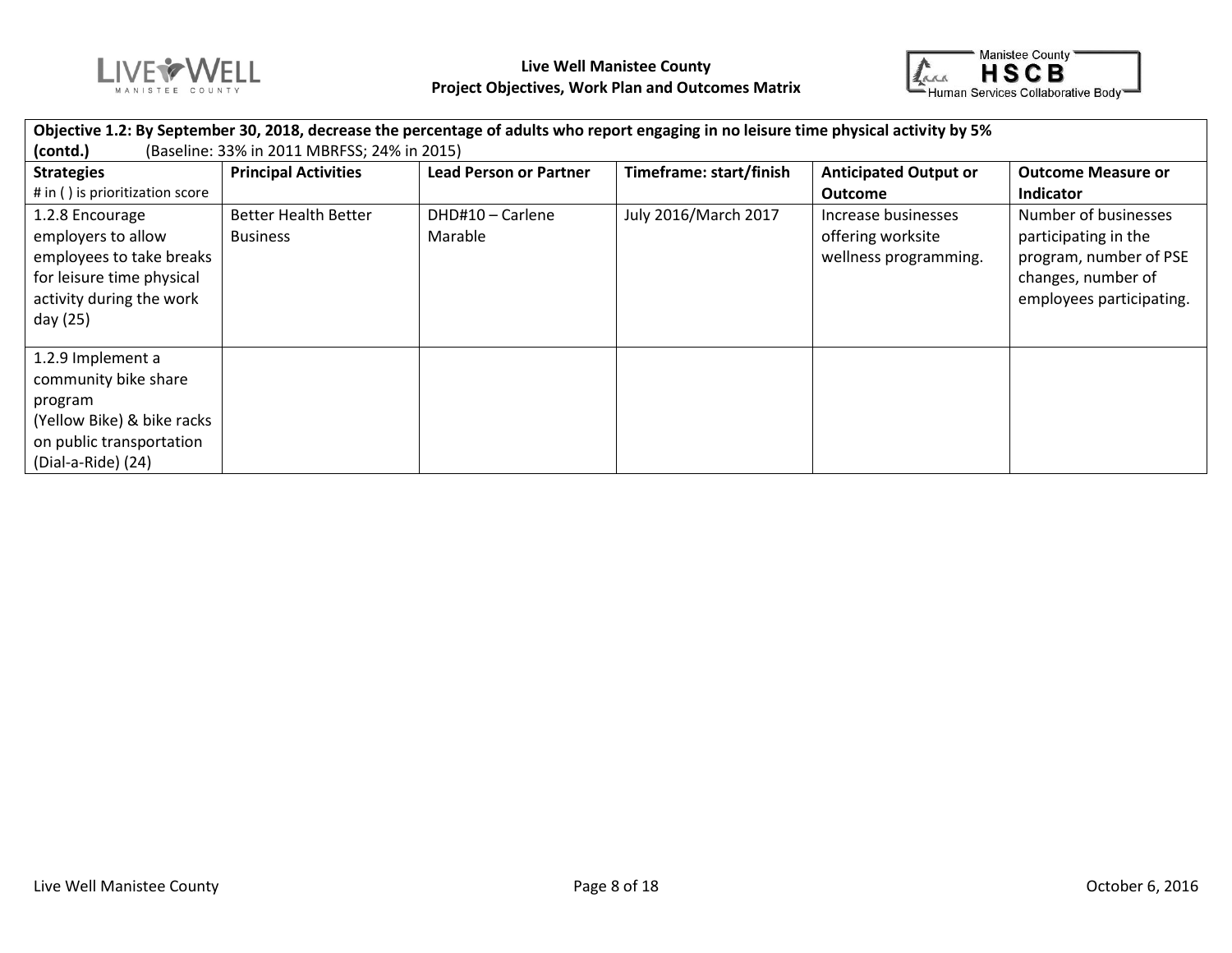



#### **Promotion of Healthy Lifestyles and Behavior**

| Goal 2: Inspire tobacco-free lifestyles                                                                                                                                    |                                                                       |                                                      |                                                   |                                                                                                                                                                                                                |                                                                                                                                    |  |  |  |  |
|----------------------------------------------------------------------------------------------------------------------------------------------------------------------------|-----------------------------------------------------------------------|------------------------------------------------------|---------------------------------------------------|----------------------------------------------------------------------------------------------------------------------------------------------------------------------------------------------------------------|------------------------------------------------------------------------------------------------------------------------------------|--|--|--|--|
| Objective 2.1: By September 30, 2018, decrease the number of pregnant women who smoke by 3%                                                                                |                                                                       |                                                      |                                                   |                                                                                                                                                                                                                |                                                                                                                                    |  |  |  |  |
| (Baseline: 40% in 2011 Division for Vital Records and Health Statistics; 32% in 2015)                                                                                      |                                                                       |                                                      |                                                   |                                                                                                                                                                                                                |                                                                                                                                    |  |  |  |  |
| <b>Strategies</b><br># in () is prioritization score                                                                                                                       | <b>Principal Activities</b>                                           | <b>Lead Person or Partner</b>                        | Timeframe: start/finish                           | <b>Anticipated Output or</b><br><b>Outcome</b>                                                                                                                                                                 | <b>Outcome Measure or</b><br>Indicator                                                                                             |  |  |  |  |
| 2.1.1 Promote tobacco-<br>free outdoor recreation<br>areas, especially<br>playgrounds, through<br>education & signage (17)                                                 | Tobacco-free signs in<br>parks with play areas                        | <b>Great Start Collaborative</b><br>- Pattie Borucki | <b>City of Manistee: Spring</b><br>2016/Sept 2016 | Manistee City Council will<br>approve proposed<br>tobacco/smoke free<br>resolution and<br>installation of ten<br>permanent<br>tobacco/smoke free signs<br>for city parks with child<br>play areas.             | City of Manistee: Ten<br>tobacco/smoke free<br>educational signs have<br>been installed in city<br>parks with child play<br>areas. |  |  |  |  |
|                                                                                                                                                                            |                                                                       |                                                      |                                                   |                                                                                                                                                                                                                |                                                                                                                                    |  |  |  |  |
| 2.1.2 Educate provider<br>network on using<br>Nicotine Replacement<br>Therapy and other best<br>practices to help<br>pregnant women stop<br>smoking (16)                   | Provide training on the<br>5A's and the Michigan<br>Tobacco Quitline. | DHD#10 - Karen Ripke                                 | Ongoing                                           | Increase the number of<br>referrals for tobacco<br>cessation & calls to the<br>quitline by pregnant<br>women.                                                                                                  | Reduce the % of women<br>who smoke while<br>pregnant.                                                                              |  |  |  |  |
| 2.1.3 Prevention:<br>Implement education<br>campaign to raise<br>awareness of harmful<br>effects of smoking while<br>pregnant/around<br>children/second-hand<br>smoke (14) | Family Health Fair                                                    | <b>Great Start Collaborative</b><br>- Pattie Borucki | Annual/April                                      | GSC will coordinate a<br>county wide health fair<br>aimed at area families<br>with children prenatal to<br>eight years of age.<br><b>Educational info</b><br>regarding the harmful<br>effects of smoking while | Attendance records will<br>be maintained to show<br>health fair attendees.                                                         |  |  |  |  |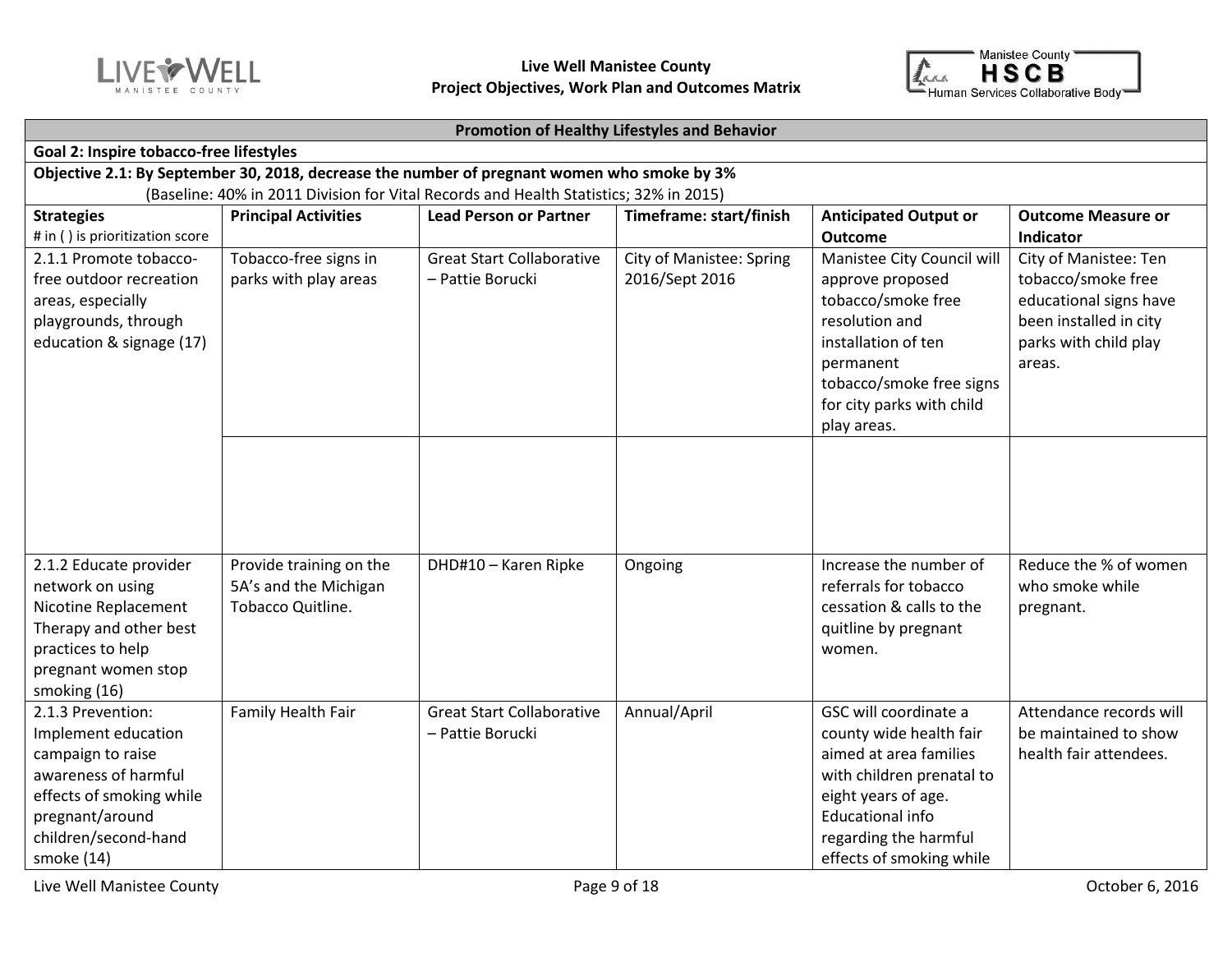



|                                         |                                                                                   |                                  |                                              | pregnant/around              |                           |
|-----------------------------------------|-----------------------------------------------------------------------------------|----------------------------------|----------------------------------------------|------------------------------|---------------------------|
|                                         |                                                                                   |                                  |                                              | children/second hand will    |                           |
|                                         |                                                                                   |                                  |                                              | be offered.                  |                           |
|                                         |                                                                                   |                                  |                                              |                              |                           |
|                                         |                                                                                   |                                  |                                              |                              |                           |
|                                         |                                                                                   |                                  |                                              |                              |                           |
|                                         |                                                                                   |                                  |                                              |                              |                           |
|                                         | Development of resource                                                           | DHD#10 - Karen Ripke             | Ongoing                                      | Increase # of messages       | Reduce the % of women     |
|                                         | packets/campaign on LW                                                            |                                  |                                              | about the harmful effects    | who smoke while           |
|                                         | website/DHD#10 &LW                                                                |                                  |                                              | of smoking while             | pregnant.                 |
|                                         | FB/news releases                                                                  |                                  |                                              | pregnant and around          |                           |
|                                         |                                                                                   |                                  |                                              | children.                    |                           |
|                                         |                                                                                   |                                  |                                              |                              |                           |
|                                         |                                                                                   |                                  |                                              |                              |                           |
| 2.1.4 Cessation: Include                | Include cessation                                                                 | <b>Great Start Collaborative</b> | Ongoing                                      | Expectant parents will       | In 2016, a minimum of     |
| resources in Welcome                    | resources in Welcome                                                              | - Pattie Borucki                 |                                              | receive pregnancy            | 175 Welcome Baby          |
| Baby packets (7)                        | Baby packets.                                                                     |                                  |                                              | tobacco cessation info in    | Packets will be delivered |
|                                         |                                                                                   |                                  |                                              | a GSC Welcome Baby           | to area OB offices.       |
|                                         |                                                                                   |                                  |                                              | Packet delivered through     | Ongoing distribution will |
|                                         |                                                                                   |                                  |                                              | a visit with their OB.       | continue based on         |
|                                         |                                                                                   |                                  |                                              |                              | pregnancy rates.          |
| Coordinate with                         | Not applicable                                                                    | Not applicable                   | Not applicable                               | Not applicable               | Not applicable            |
| strategies for Goal 2.2                 |                                                                                   |                                  |                                              |                              |                           |
|                                         |                                                                                   |                                  | Promotion of Healthy Lifestyles and Behavior |                              |                           |
| Goal 2: Inspire tobacco-free lifestyles |                                                                                   |                                  |                                              |                              |                           |
|                                         | Objective 2.2: By September 30, 2018, decrease the number of people smoking by 3% |                                  |                                              |                              |                           |
|                                         | (Baseline: 33% in 2011 MBRFSS; 23% in 2015)                                       |                                  |                                              |                              |                           |
| <b>Strategies</b>                       | <b>Principal Activities</b>                                                       | <b>Lead Person or Partner</b>    | Timeframe: start/finish                      | <b>Anticipated Output or</b> | <b>Outcome Measure or</b> |
| # in () is prioritization score         |                                                                                   |                                  |                                              | <b>Outcome</b>               | Indicator                 |
| 2.2.1. Implement                        |                                                                                   |                                  |                                              |                              |                           |
| prevention program in                   |                                                                                   |                                  |                                              |                              |                           |
| schools (tobacco and e-                 |                                                                                   |                                  |                                              |                              |                           |
| cigs) (53)                              |                                                                                   |                                  |                                              |                              |                           |
|                                         |                                                                                   |                                  |                                              |                              |                           |
|                                         |                                                                                   |                                  |                                              |                              |                           |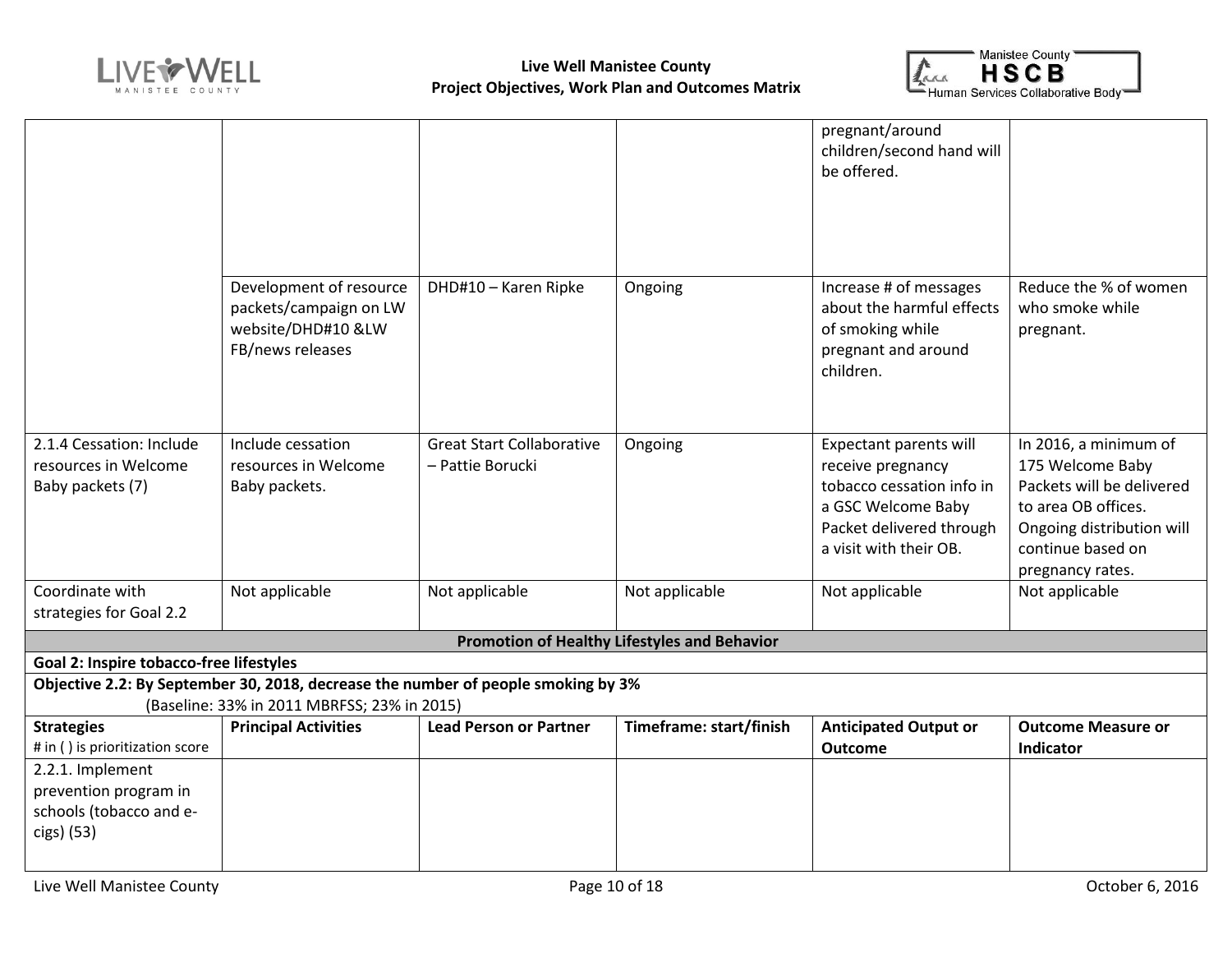



| 2.2.2 Educate the               |                                                                                   |                               |                         |                              |                           |
|---------------------------------|-----------------------------------------------------------------------------------|-------------------------------|-------------------------|------------------------------|---------------------------|
| community and local             |                                                                                   |                               |                         |                              |                           |
| government units on the         |                                                                                   |                               |                         |                              |                           |
| benefits of designating         |                                                                                   |                               |                         |                              |                           |
| tobacco free outdoor            |                                                                                   |                               |                         |                              |                           |
| recreation areas &              |                                                                                   |                               |                         |                              |                           |
| playgrounds; advocate           |                                                                                   |                               |                         |                              |                           |
| for signage (39)                |                                                                                   |                               |                         |                              |                           |
| 2.2.3 Utilize resources         |                                                                                   |                               |                         |                              |                           |
| and best practices such         |                                                                                   |                               |                         |                              |                           |
| as those from CDC &             |                                                                                   |                               |                         |                              |                           |
| <b>Change Lab Solutions</b>     |                                                                                   |                               |                         |                              |                           |
| tobacco control model           |                                                                                   |                               |                         |                              |                           |
| policies (33)                   |                                                                                   |                               |                         |                              |                           |
|                                 |                                                                                   |                               |                         |                              |                           |
| 2.2.4 Educate community         | Provide training on the                                                           | DHD#10 - Holly Joseph &       | Ongoing                 | Increase # of people         | Reduce the % of people    |
| and providers on                | Michigan Tobacco                                                                  | Donna Norkoli                 |                         | referred to tobacco          | who use tobacco.          |
| availability of cessation       | Quitline, distribute                                                              |                               |                         | cessation programs.          |                           |
| resources (MDCH Quit            | tobacco cessation                                                                 |                               |                         |                              |                           |
| Line, DHD#10 program,           | resource brochures, info                                                          |                               |                         |                              |                           |
| primary care clinics, no-       | on LW website/FB                                                                  |                               |                         |                              |                           |
| smoking apps); expand           |                                                                                   |                               |                         |                              |                           |
| resources as needed (30)        |                                                                                   |                               |                         |                              |                           |
|                                 | Objective 2.2: By September 30, 2018, decrease the number of people smoking by 3% |                               |                         |                              |                           |
| (contd.)                        | (Baseline: 33% in 2011 MBRFSS; 23% in 2015)                                       |                               |                         |                              |                           |
| <b>Strategies</b>               | <b>Principal Activities</b>                                                       | <b>Lead Person or Partner</b> | Timeframe: start/finish | <b>Anticipated Output or</b> | <b>Outcome Measure or</b> |
| # in () is prioritization score |                                                                                   |                               |                         | <b>Outcome</b>               | Indicator                 |
| 2.2.5 Review or gather          |                                                                                   |                               |                         |                              |                           |
| data to determine when          |                                                                                   |                               |                         |                              |                           |
| & why people start              |                                                                                   |                               |                         |                              |                           |
| smoking; develop plans          |                                                                                   |                               |                         |                              |                           |
| to address targeted             |                                                                                   |                               |                         |                              |                           |
| populations (27)                |                                                                                   |                               |                         |                              |                           |
|                                 |                                                                                   |                               |                         |                              |                           |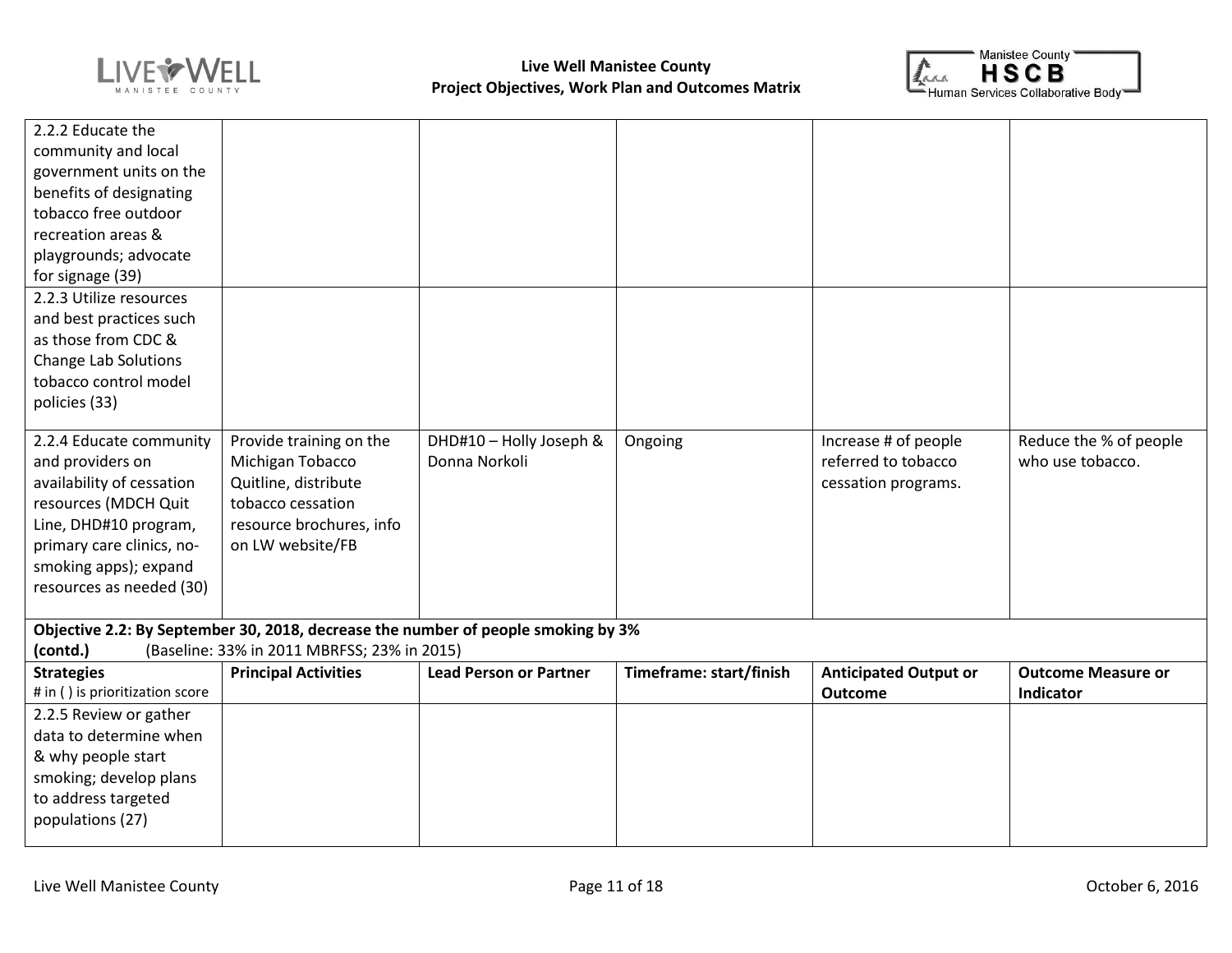



| 2.2.6 Advocate for policy<br>change to allow oral<br>health providers to bill<br>for tobacco & e-cig<br>cessation counseling (25) |  |  |  |
|-----------------------------------------------------------------------------------------------------------------------------------|--|--|--|
| 2.2.7 Explore local/state<br>taxation on tobacco<br>products; evaluate<br>smoking ordinances in<br>public housing (24)            |  |  |  |
| 2.2.8 Encourage fitness<br>facilities to offer<br>programs specifically<br>designed for smokers<br>(19)                           |  |  |  |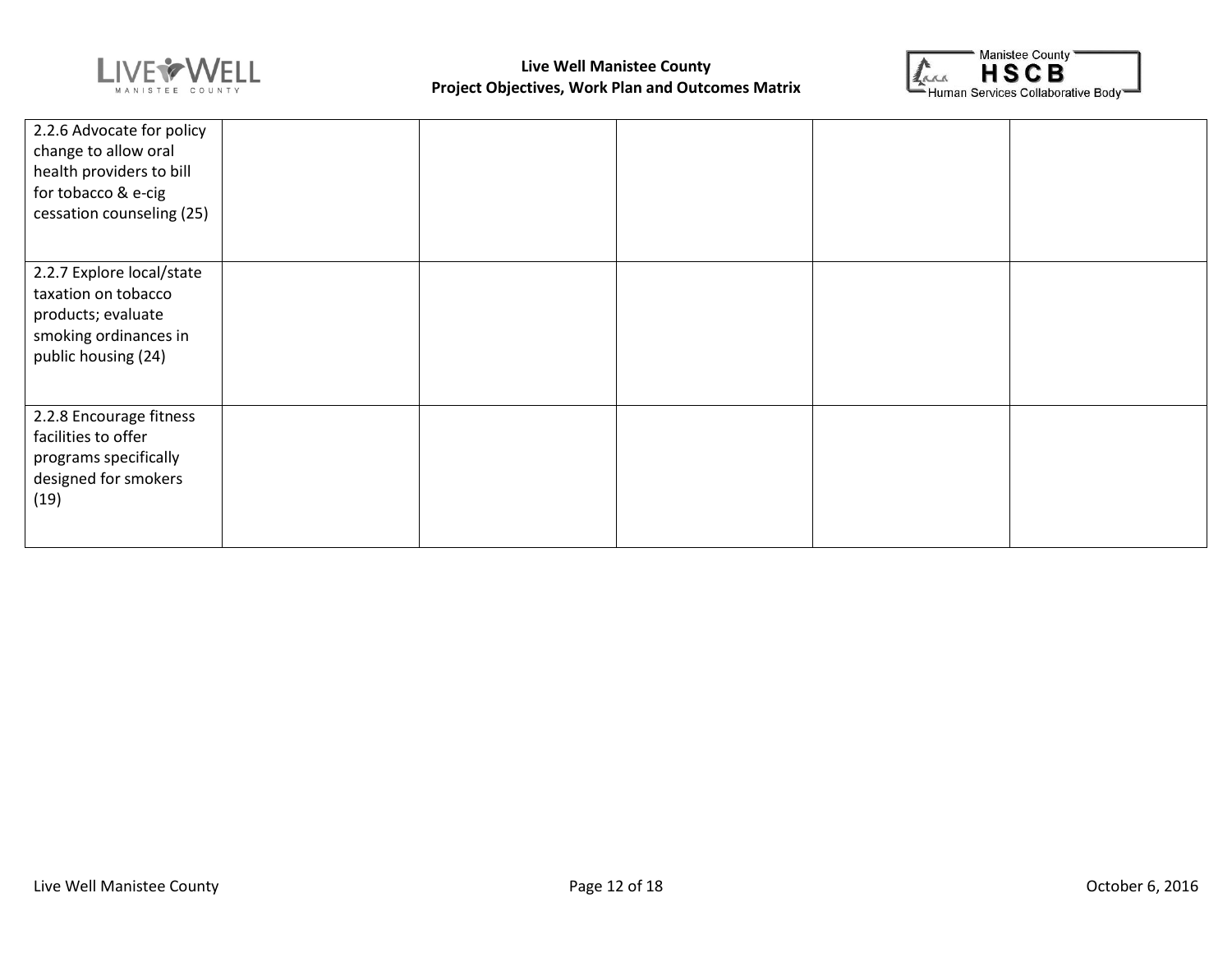



#### **Creation and Maintenance of Healthy Communities**

#### **Goal 3: Increase access to healthy foods**

**Objective 3.1: By September 30, 2018, the percent of adults who report inadequate fruit and vegetable consumption will be decreased to 76%** (Baseline: 80% in 2011 MBRFSS; no update available)

| <b>Strategies</b><br># in () is prioritization score                                                                                 | <b>Principal Activities</b>                                                                                                                                                                                                                                                               | <b>Lead Person or Partner</b>       | Timeframe: start/finish | <b>Anticipated Output or</b><br><b>Outcome</b>             | <b>Outcome Measure or</b><br>Indicator                                                                                                                                                                                                                                                                                                                                                                                                                                                                                                                                                                                                                                                                                                                    |
|--------------------------------------------------------------------------------------------------------------------------------------|-------------------------------------------------------------------------------------------------------------------------------------------------------------------------------------------------------------------------------------------------------------------------------------------|-------------------------------------|-------------------------|------------------------------------------------------------|-----------------------------------------------------------------------------------------------------------------------------------------------------------------------------------------------------------------------------------------------------------------------------------------------------------------------------------------------------------------------------------------------------------------------------------------------------------------------------------------------------------------------------------------------------------------------------------------------------------------------------------------------------------------------------------------------------------------------------------------------------------|
| 3.1.1 Expand connection<br>of farmer to community:<br>farm-to-school, to-table,<br>to-freezer, to-institution,<br>to-workplace) (58) | Strengthen diets of<br>seniors through<br>determining feasibility of<br>farm to senior/institution<br>project with Northwest<br><b>Michigan Community</b><br><b>Action Agency senior</b><br>nutrition programs -<br>provider of congregate<br>and home delivered<br>meals in Manistee Co. | MSU Extension - Sarah<br>Eichberger | Sept 2016 - Feb 2017    | Completion of farm to<br>senior feasibility<br>assessment. | Success, or yes, a farm to<br>senior project is feasible,<br>will be determined by the<br>following criteria to<br>support a successful<br>systems change: 1.)<br>MSUE and NMCAA senior<br>nutrition program in<br>Manistee County identify<br>at least one fruit or<br>vegetable that can be<br>purchased fresh or frozen<br>from a local farmer(s), or<br>local food distributor;<br>2.) At least one local<br>(Manistee County)<br>farmer or local food<br>distributor is able to<br>supply the produce<br>identified by MSUE and<br>the NMCAA senior<br>nutrition program in<br>Manistee County at a<br>price, form and quality<br>and in the quantity<br>desired; and 3.) MSUE<br>and NMCAA senior<br>nutrition program in<br>Manistee County and at |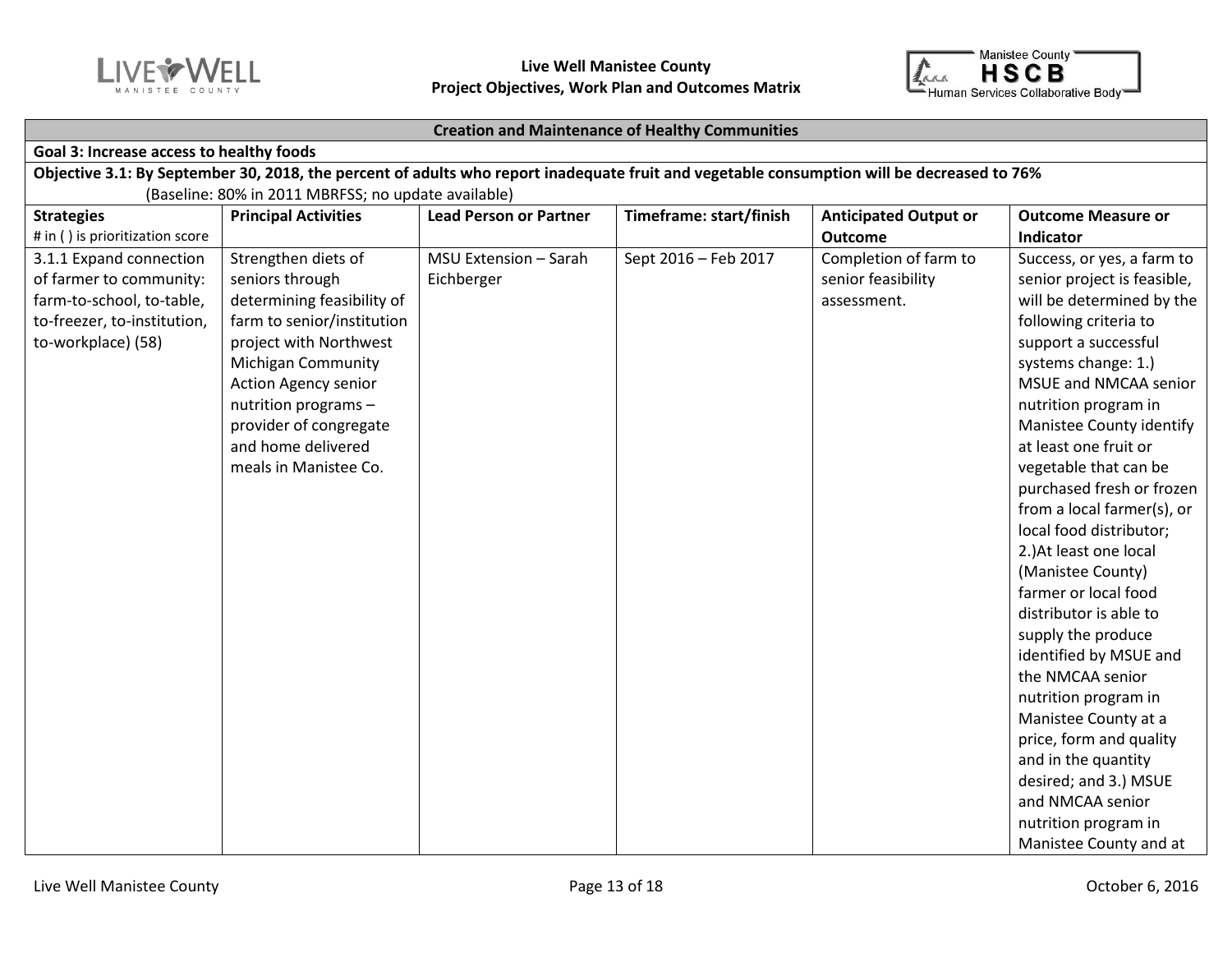



|  |  | least one local farmer or<br>food distributor agree<br>formally to procure at<br>least one fruit or<br>vegetable for the 2017<br>harvest season |
|--|--|-------------------------------------------------------------------------------------------------------------------------------------------------|
|  |  |                                                                                                                                                 |
|  |  |                                                                                                                                                 |
|  |  |                                                                                                                                                 |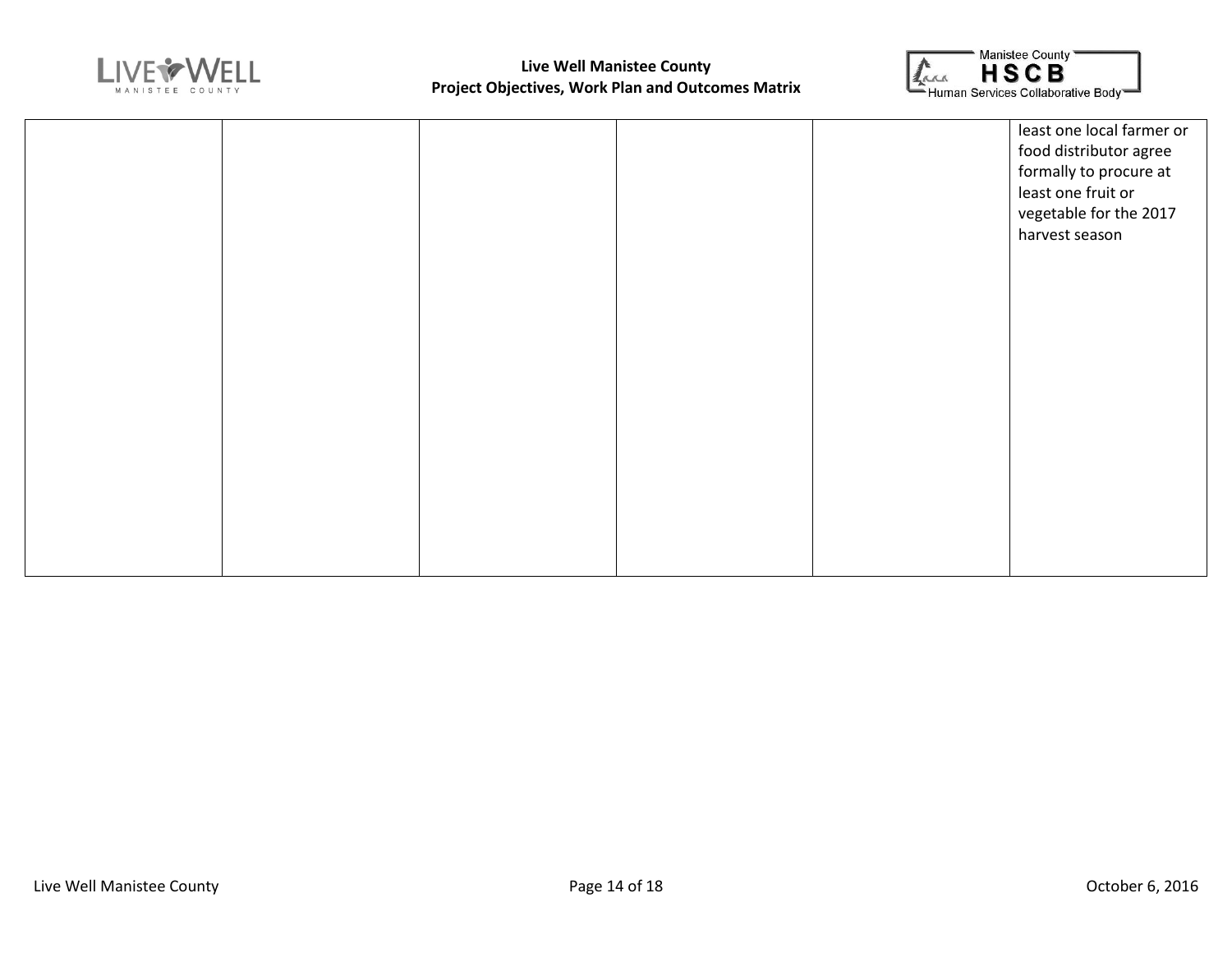



|                            | MHEF grant award          | DHD#10 - Melanie Perry | May 2016/March 2017   | Increase number of         | Increase fruit and     |
|----------------------------|---------------------------|------------------------|-----------------------|----------------------------|------------------------|
|                            | project.                  | MCCF-Laura             |                       | agencies that implement    | vegetable consumption. |
|                            |                           | Heinzelman             |                       | farm to institution        |                        |
|                            |                           |                        |                       |                            |                        |
|                            |                           |                        |                       |                            |                        |
|                            |                           |                        |                       |                            |                        |
|                            |                           |                        |                       |                            |                        |
|                            |                           |                        |                       |                            |                        |
|                            |                           |                        |                       |                            |                        |
|                            |                           |                        |                       |                            |                        |
|                            |                           |                        |                       |                            |                        |
|                            |                           |                        |                       |                            |                        |
|                            |                           |                        |                       |                            |                        |
|                            |                           |                        |                       |                            |                        |
|                            |                           |                        |                       |                            |                        |
|                            |                           |                        |                       |                            |                        |
|                            |                           |                        |                       |                            |                        |
|                            |                           |                        |                       |                            |                        |
|                            |                           |                        |                       |                            |                        |
|                            |                           |                        |                       |                            |                        |
|                            |                           |                        |                       |                            |                        |
|                            |                           |                        |                       |                            |                        |
| 3.1.2 Increase food        | Provide hands on          | DHD#10 - Holly Joseph  | June 2016/August 2016 | Two full cooking with kids | Number of children who |
| literacy at all age levels | nutrition education and   |                        |                       | programs (11 sessions      | attended.              |
| (i.e. Cooking Matter,      | healthful food            |                        |                       | each) will be              |                        |
| Cooking with Kids,         | tastings/cooking to kids. |                        |                       | implemented.               |                        |
| portion control, health    |                           |                        |                       |                            |                        |
| fair, market demos,        |                           |                        |                       |                            |                        |
| preservation classes,      |                           |                        |                       |                            |                        |
| cottage food law) (56)     |                           |                        |                       |                            |                        |
|                            |                           |                        |                       |                            |                        |
|                            |                           |                        |                       |                            |                        |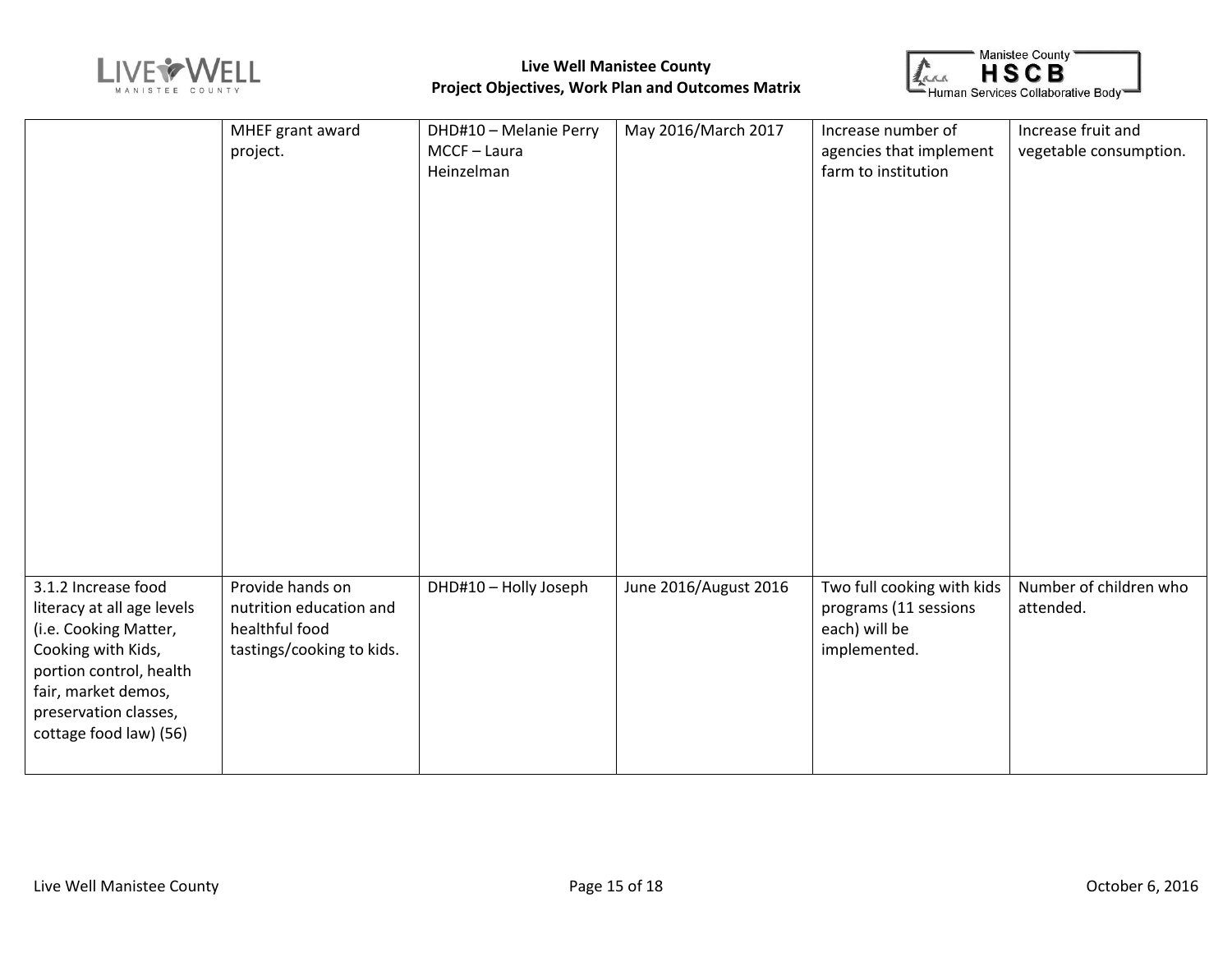



| 3.1.3 Strengthen schools' | <b>Coordinated School</b> | DHD#10 - Holly Joseph | October 2015/September | Schools will implement     | # of schools               |
|---------------------------|---------------------------|-----------------------|------------------------|----------------------------|----------------------------|
| intent to provide healthy | Health Implementation.    |                       | 2016                   | one PSE change to          | implementing PSE           |
| food choices & education  |                           |                       |                        | increase healthy eating    | changes to improve         |
| (through wellness policy, |                           |                       |                        | and strengthen their local | nutrition, WelSat score    |
| lunches, breakfast,       |                           |                       |                        | wellness policy.           | for local wellness policy, |
| fundraisers, events,      |                           |                       |                        |                            | HSAT score for nutrition.  |
| vending) (50)             |                           |                       |                        |                            |                            |
|                           |                           |                       |                        |                            |                            |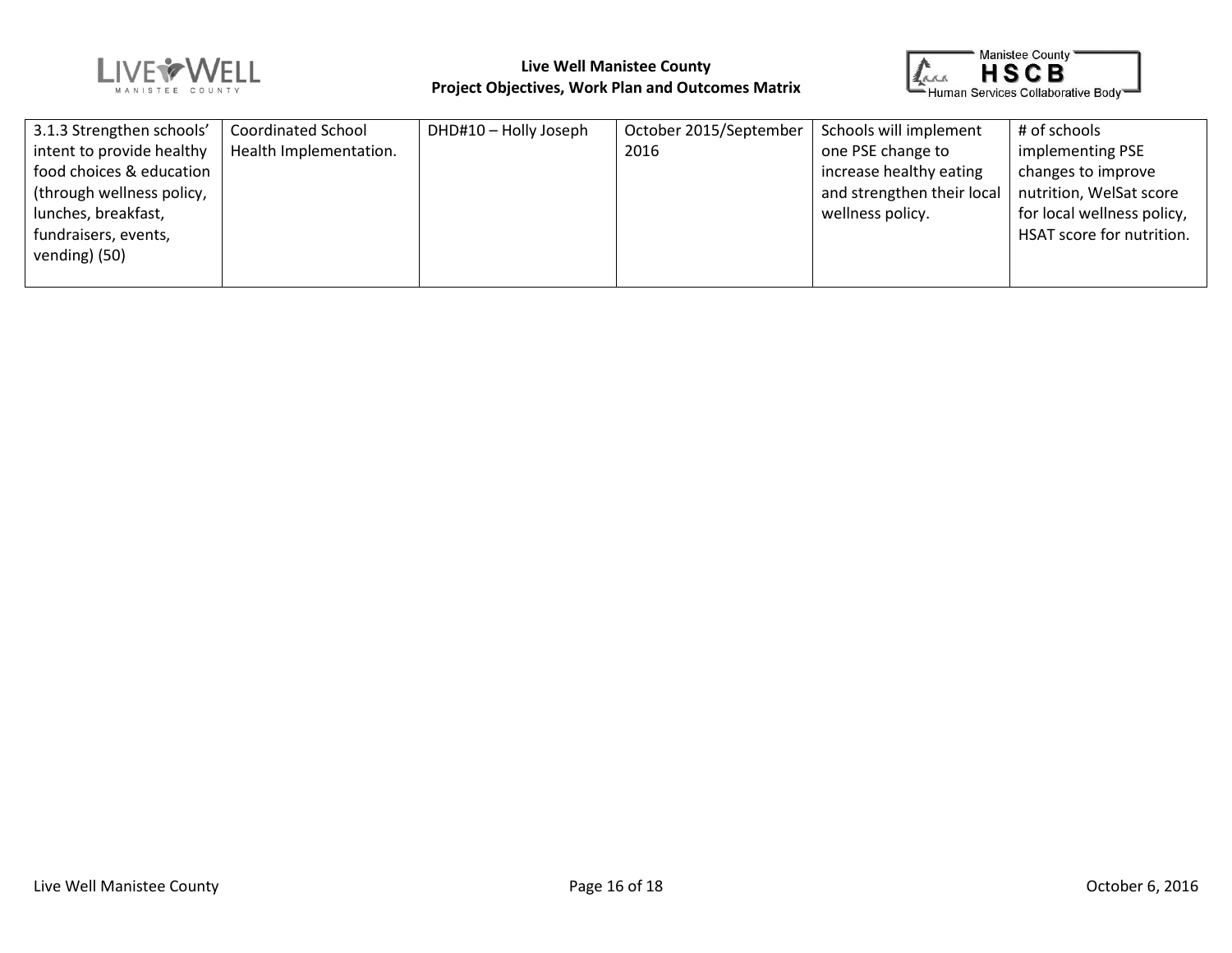



| Objective 3.1: By September 30, 2018, the percent of adults who report inadequate fruit and vegetable consumption will be decreased to 76% |                             |                               |                         |                              |                           |  |
|--------------------------------------------------------------------------------------------------------------------------------------------|-----------------------------|-------------------------------|-------------------------|------------------------------|---------------------------|--|
| (contd.)<br>(Baseline: 80% in 2011 MBRFSS; no update available)                                                                            |                             |                               |                         |                              |                           |  |
| <b>Strategies</b>                                                                                                                          | <b>Principal Activities</b> | <b>Lead Person or Partner</b> | Timeframe: start/finish | <b>Anticipated Output or</b> | <b>Outcome Measure or</b> |  |
| # in () is prioritization score                                                                                                            |                             |                               |                         | <b>Outcome</b>               | Indicator                 |  |
| 3.1.4 Develop &                                                                                                                            | MHEF grant award            | DHD#10 - Melanie Perry        | May 2016/March 2017     | Increase number of           | Increase fruit and        |  |
| strengthen                                                                                                                                 | project.                    | MCCF-Laura                    |                         | agencies that implement      | vegetable consumption.    |  |
| access/delivery system of                                                                                                                  |                             | Heinzelman                    |                         | farm to institution          |                           |  |
| fruits & vegies at pantries                                                                                                                |                             |                               |                         |                              |                           |  |
| & markets (i.e. Feeding                                                                                                                    |                             |                               |                         |                              |                           |  |
| America food truck                                                                                                                         |                             |                               |                         |                              |                           |  |
| orders, Double Up Food                                                                                                                     |                             |                               |                         |                              |                           |  |
| Bucks, county-wide                                                                                                                         |                             |                               |                         |                              |                           |  |
| pantry network, schedule                                                                                                                   |                             |                               |                         |                              |                           |  |
| on community calendar,                                                                                                                     |                             |                               |                         |                              |                           |  |
| labeling) (41)                                                                                                                             |                             |                               |                         |                              |                           |  |
| 3.1.5 Identify needs not                                                                                                                   |                             |                               |                         |                              |                           |  |
| met fully by current food                                                                                                                  |                             |                               |                         |                              |                           |  |
| assistance due to                                                                                                                          |                             |                               |                         |                              |                           |  |
| program qualifications &                                                                                                                   |                             |                               |                         |                              |                           |  |
| limited funds (39)                                                                                                                         |                             |                               |                         |                              |                           |  |
|                                                                                                                                            |                             |                               |                         |                              |                           |  |
|                                                                                                                                            |                             |                               |                         |                              |                           |  |
| 3.1.6 Implement year-                                                                                                                      |                             |                               |                         |                              |                           |  |
| round farmers market                                                                                                                       |                             |                               |                         |                              |                           |  |
| (37)                                                                                                                                       |                             |                               |                         |                              |                           |  |
| 3.1.7 Strengthen                                                                                                                           |                             |                               |                         |                              |                           |  |
| healthier food access &                                                                                                                    |                             |                               |                         |                              |                           |  |
| sales in                                                                                                                                   |                             |                               |                         |                              |                           |  |
| convenience/grocery                                                                                                                        |                             |                               |                         |                              |                           |  |
| stores through increased                                                                                                                   |                             |                               |                         |                              |                           |  |
| availability, improved                                                                                                                     |                             |                               |                         |                              |                           |  |
| pricing, placement,                                                                                                                        |                             |                               |                         |                              |                           |  |
| labeling, &                                                                                                                                |                             |                               |                         |                              |                           |  |
| coaching/personal                                                                                                                          |                             |                               |                         |                              |                           |  |
| shopper (34)                                                                                                                               |                             |                               |                         |                              |                           |  |